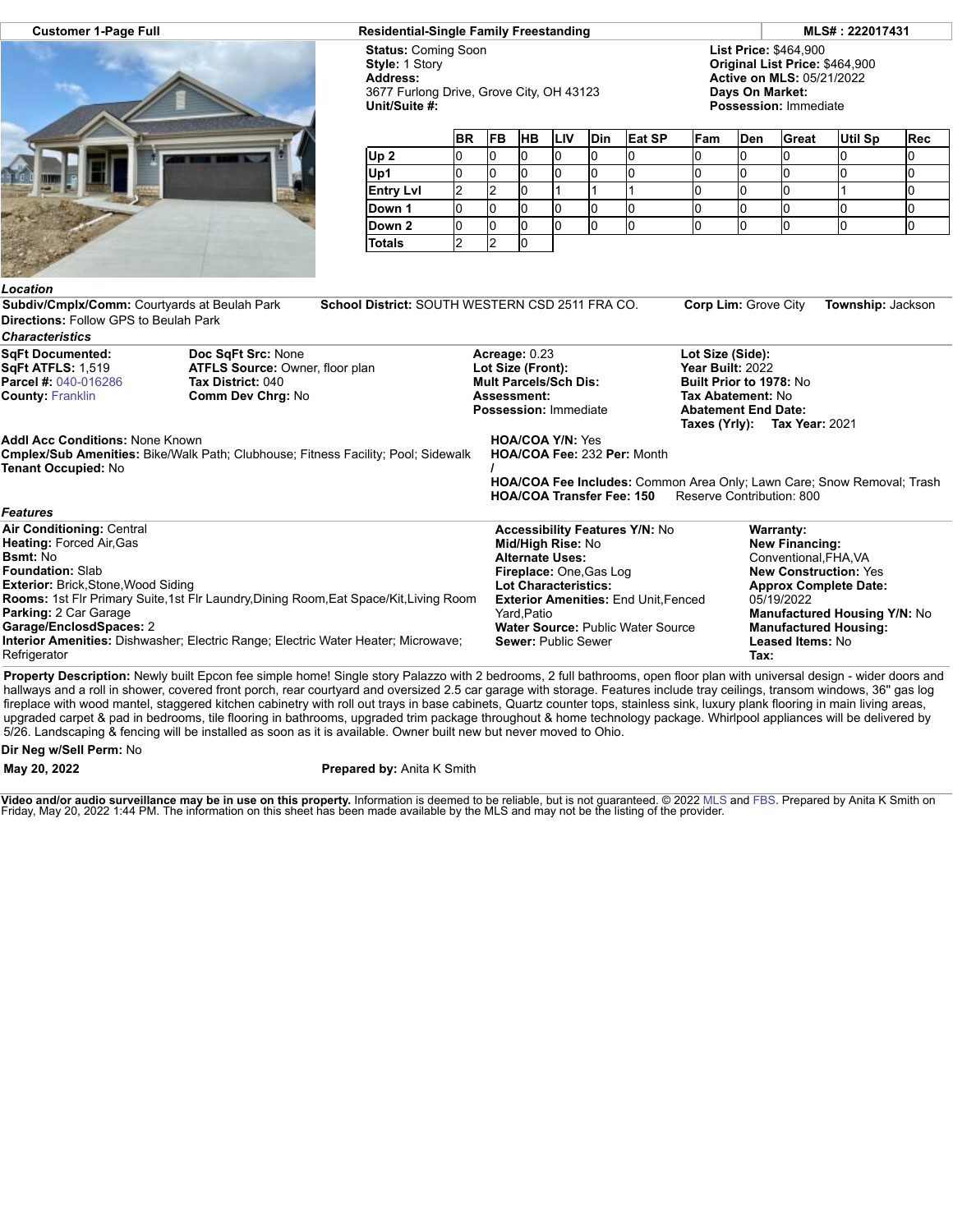





NEWLY built Epcon condo - never occupied!!







**Front porch Back** of home



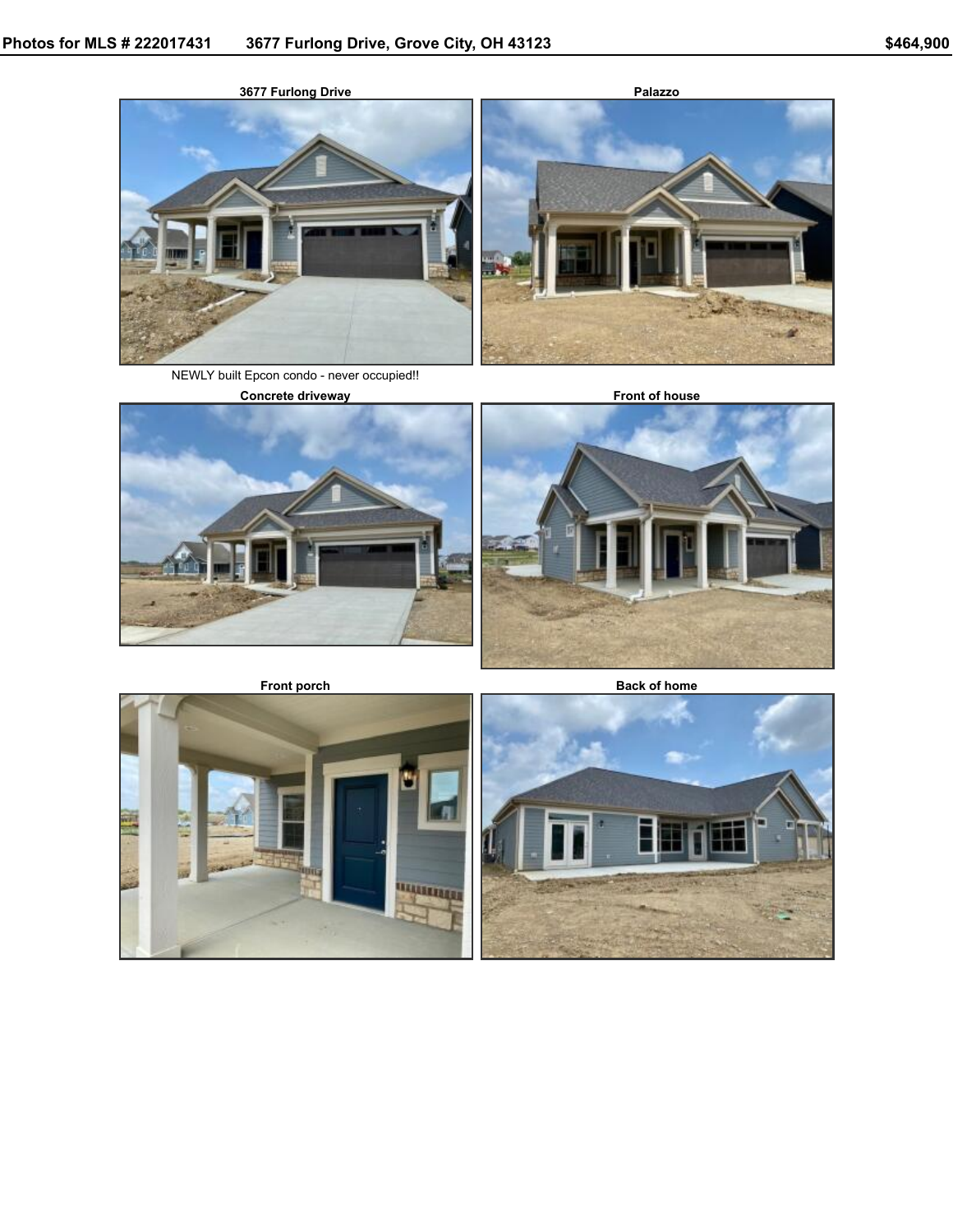



**View to living room Living room**









**Living room Fireplace & mantel**



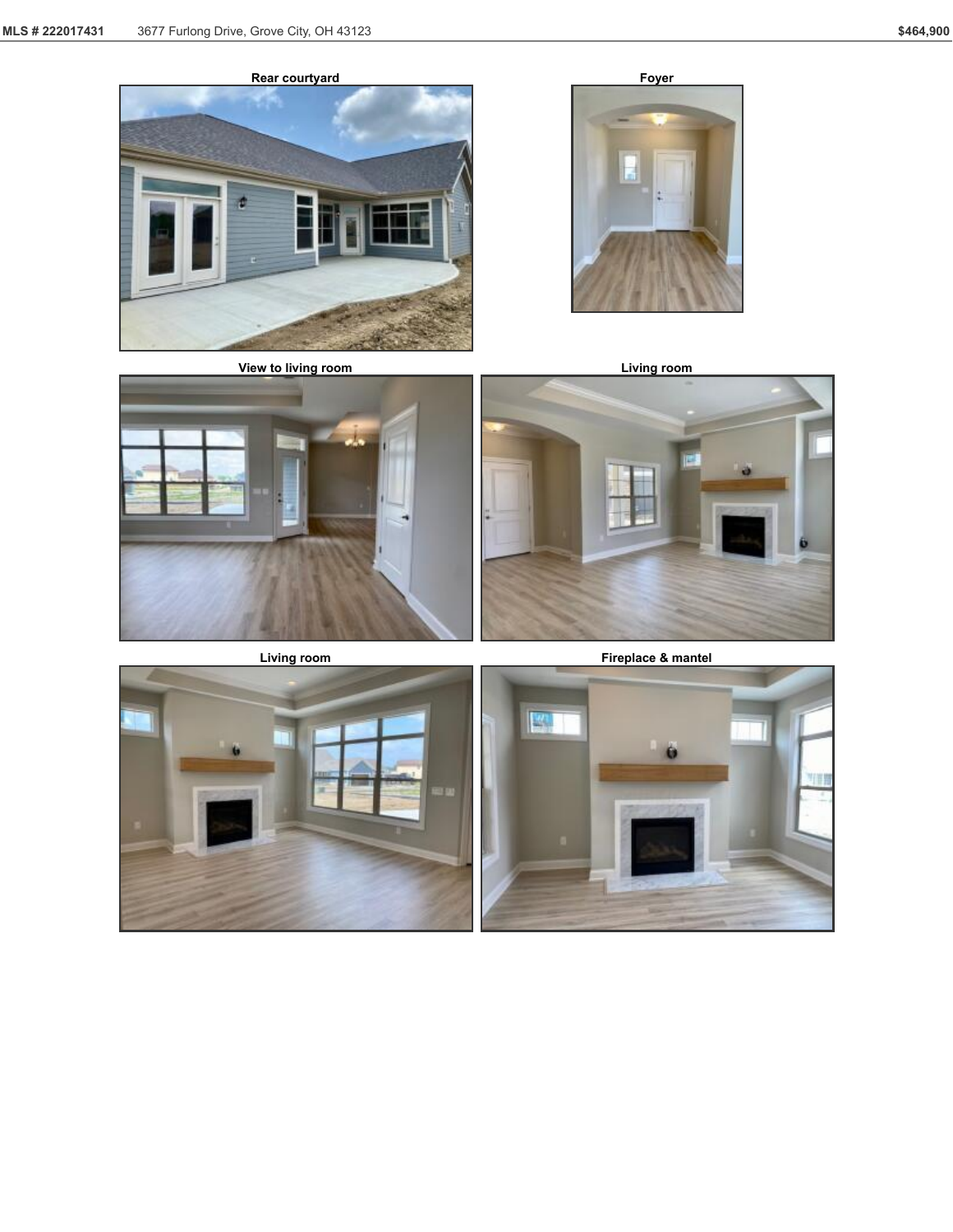17





**Kitchen**



Whirlpool appliances to be installed by end of May

**Quartz countertops**





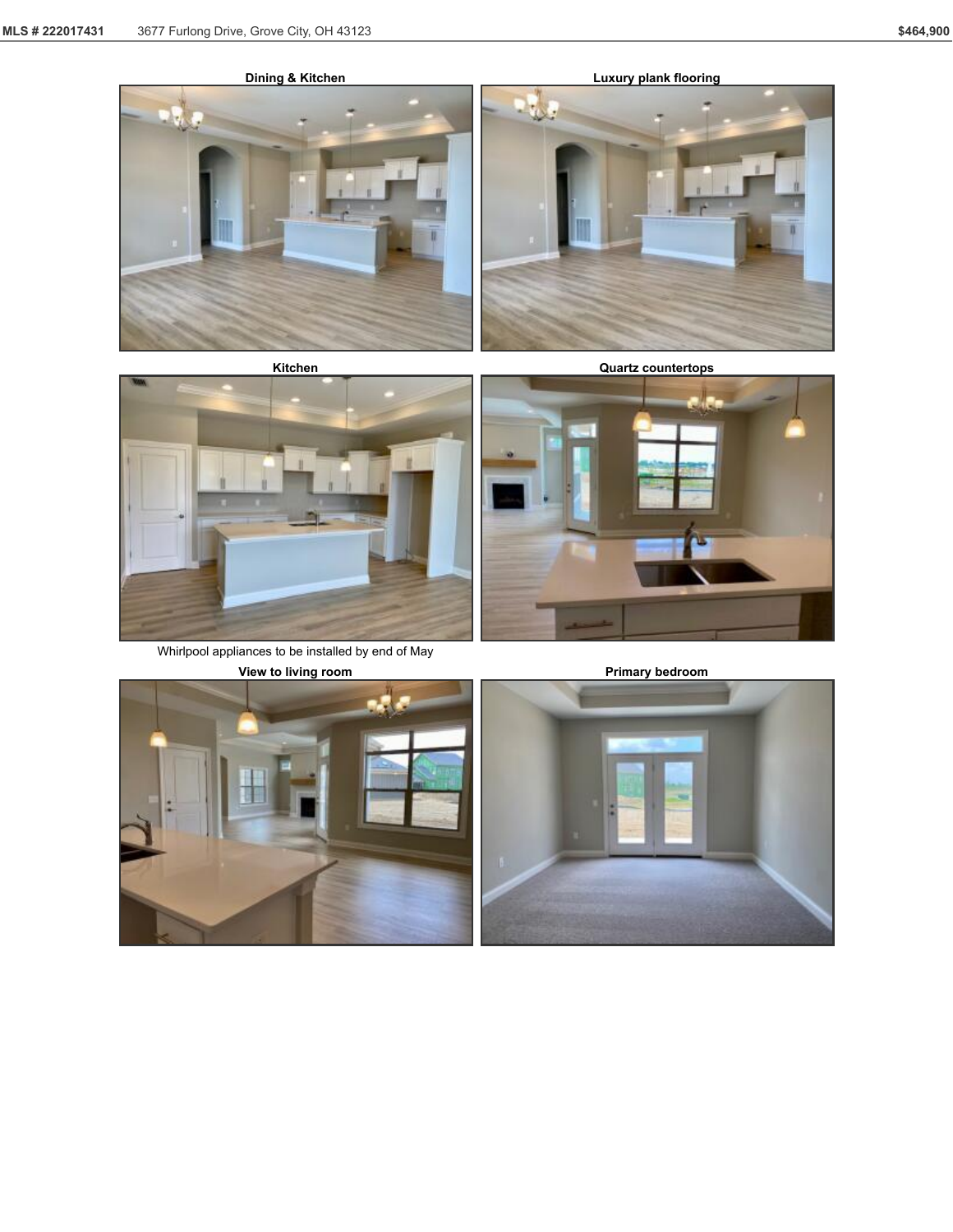

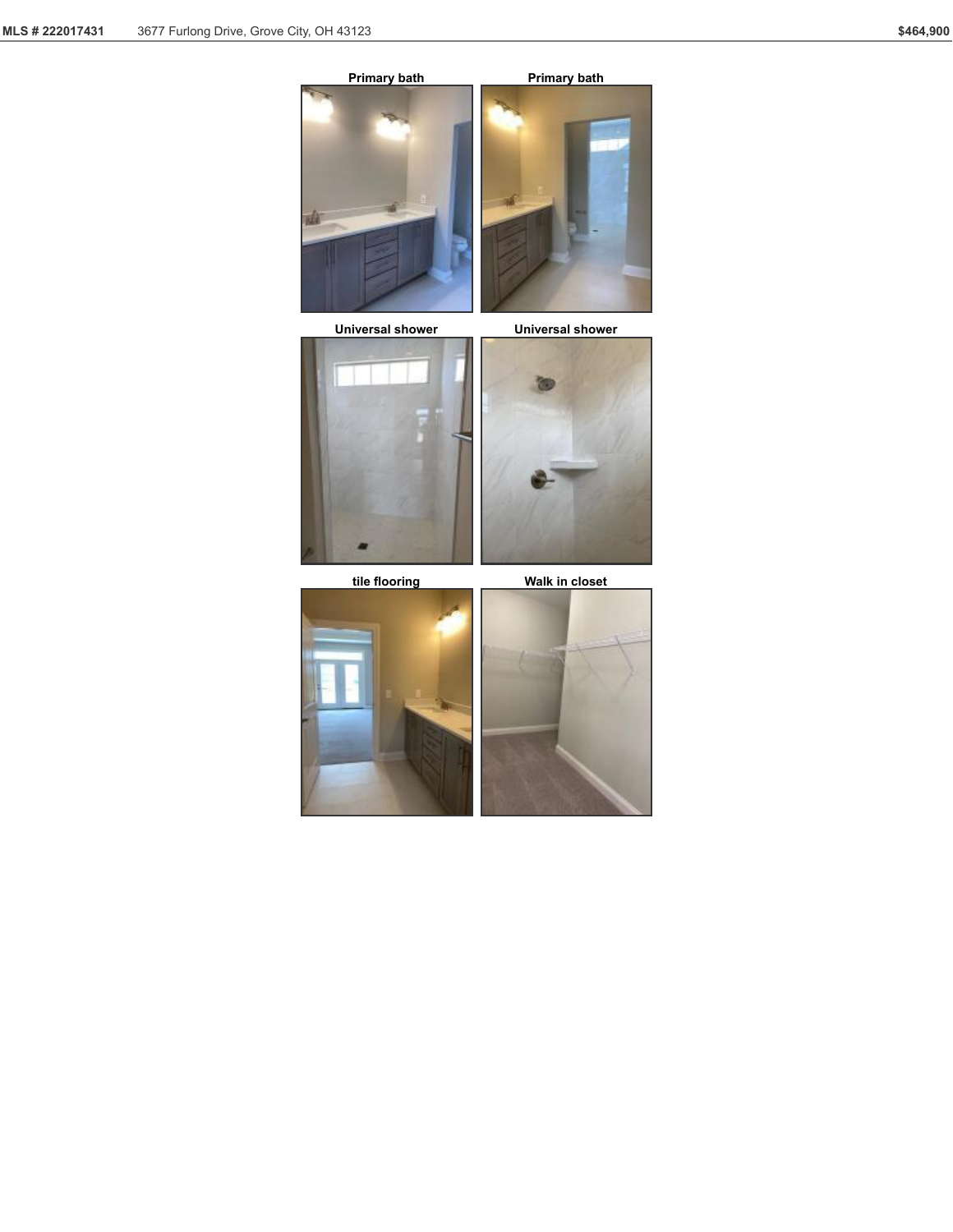

**Guest bath Tub shower**



**Laundry & mechanical room Laundry flooring**









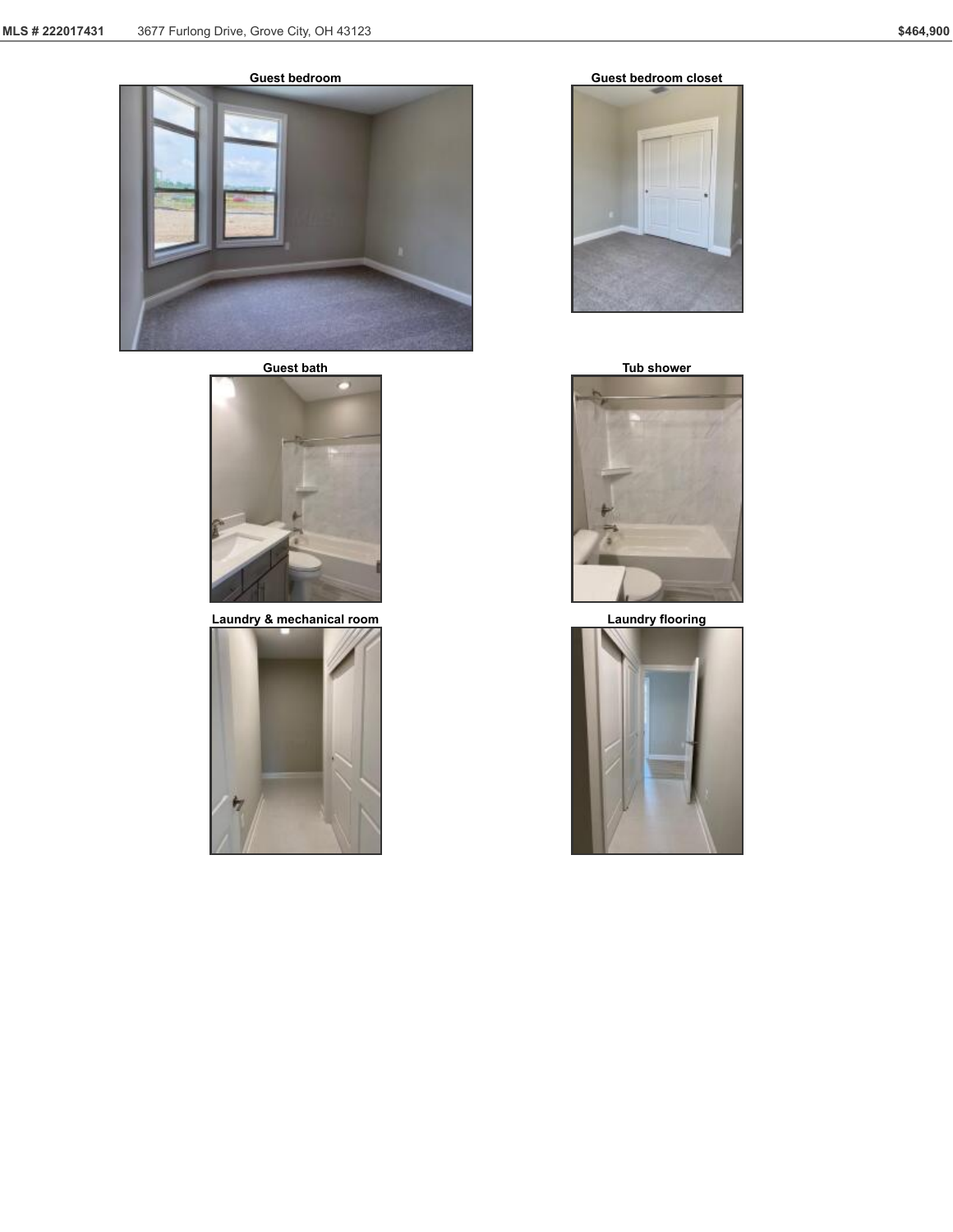$\overline{\phantom{a}}$ 

 $F$